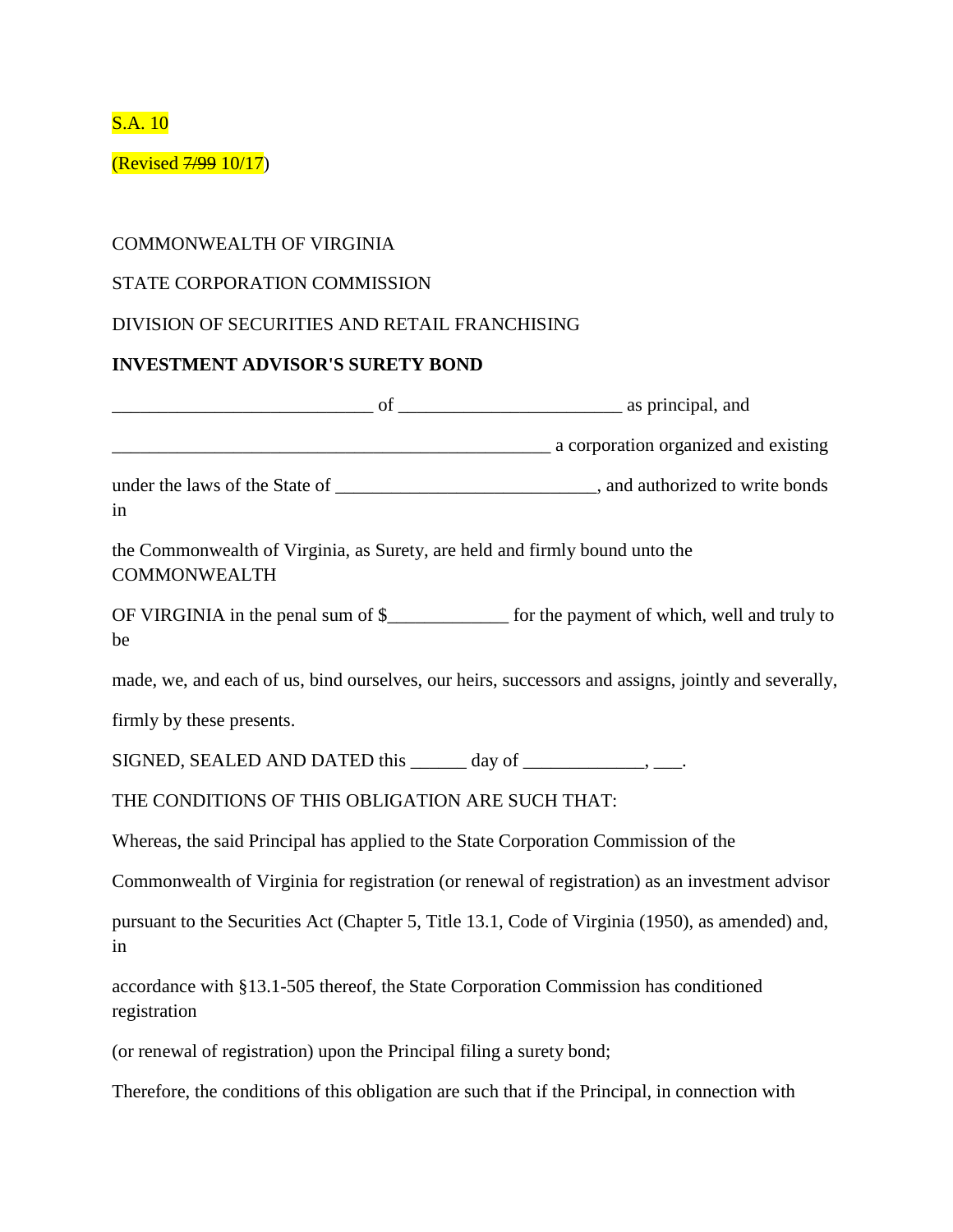his investment advisory business transacted in Virginia, discharges all obligations imposed on him as

an investment advisor registered under the Securities Act, accounts for all money and securities coming into his hands for the use of his clients, fully performs all investment advisory contracts to

which he is a party, and satisfies all civil penalties provided in the Securities Act for which said

Principal may become liable, then this obligation shall be null and void; otherwise, to remain in full

force and effect;

Provided, this bond shall cover the acts of the Principal during the period of registration; and

in no event shall the Surety's aggregate liability hereunder for all losses exceed the penal sum of

 $\mathbb{S}$  .

Provided further, the Surety may be released from liability for future breaches of the

conditions of this bond only after thirty days have elapsed from the giving of written notice to the

Principal and to the State Corporation Commission of the Commonwealth of Virginia, of its desire to

be released.

(Principal)

(SEAL OF PRINCIPAL)

 $Bv$ 

\_\_\_\_\_\_\_\_\_\_\_\_\_\_\_\_\_\_\_\_\_\_\_\_\_\_\_\_\_\_\_\_\_\_\_\_\_

(If Principal is Partnership

or Corporation)

Title

\_\_\_\_\_\_\_\_\_\_\_\_\_\_\_\_\_\_\_\_\_\_\_\_\_\_\_\_\_\_\_\_\_\_\_\_\_\_\_\_\_\_\_\_\_\_\_\_

(SEAL OF SURETY)